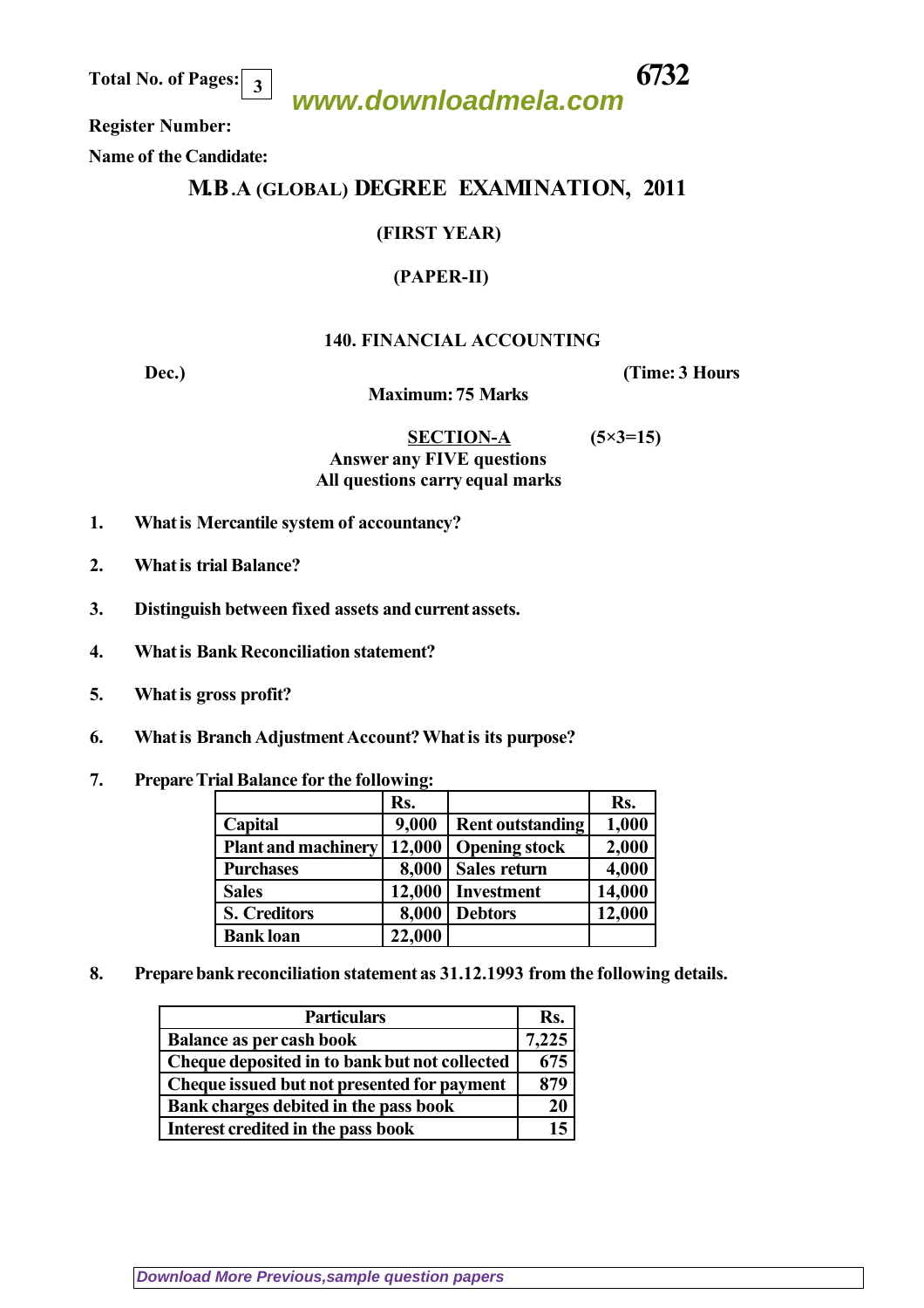# **www.downloadmela.com**

**2**

#### **SECTION-B** (3×10=30) *Answer any THREE questions All questions carry equal marks*

**9. From the following balance as at 31st December 1994 of a trader, prepare trading and profit and loss A/C for the year 1994 and a Balance sheet as on that date.**

|                       | Rs.    |                  | Rs.    |
|-----------------------|--------|------------------|--------|
| <b>Salaries</b>       | 5,500  | <b>Creditors</b> | 9,500  |
| Rent                  | 1,300  | <b>Sales</b>     | 32,000 |
| Cash                  | 1,000  | Capital          | 30,000 |
| <b>Debtors</b>        | 40,000 | Loans            | 10,000 |
| <b>Trade Expenses</b> | 600    |                  |        |
| <b>Purchases</b>      | 25,000 |                  |        |
| <b>Advances</b>       | 2,500  |                  |        |
| <b>Bank Balance</b>   | 5,600  |                  |        |
|                       | 81,500 |                  | 81,500 |

 **Adjustments:**

- **1. Closing stock amounted to Rs. 9,000**
- **2. One months salary is outstanding**
- **3. One months rent has been paid in advance.**
- **4. Provide 5% for doubtful debts.**
- **10. Following are the ledger balance of Sri. Rao. You are asked to prepare trail balance as on 31. 12. 2005**

| <b>Particulars</b>       |        | <b>Particulars</b>                      | Rs.    |
|--------------------------|--------|-----------------------------------------|--------|
|                          | Rs.    |                                         |        |
| <b>Opening stock</b>     | 10,000 | Capital                                 | 60,000 |
| <b>Salaries</b>          | 5,000  | <b>Creditors</b>                        | 10,000 |
| <b>Bills payable</b>     | 5,000  | Loan form Krishna                       | 25,000 |
| Cash in hand             | 12,000 | <b>Discount allowed</b>                 | 700    |
| <b>Bank overdraft</b>    | 4,000  | <b>Accrued interest payable</b>         | 5,000  |
| <b>Debtors</b>           | 15,000 | <b>Purchases</b>                        | 30,000 |
| <b>Cash at Bank</b>      | 18,000 | <b>Reserve for bad debts</b>            | 1,200  |
| <b>Sales</b>             | 80,000 | <b>Trade expenses</b>                   | 500    |
| <b>Wages</b>             | 1,000  | <b>Outstanding salaries</b>             | 2,000  |
| <b>Prepaid insurance</b> | 2,500  | <b>Plant and machineries</b>            | 90,000 |
| Depreciation on plant    |        | 8,000 Outstanding interest on overdraft | 500    |

- **11. Differentiate Trial Balance form Balance Sheet.**
- **12. List out the causes for the difference between the Balance shown by cash book ad pass book.**
- **13. "Accounting ratios are mere guides and complete reliance on them in decision making is suicidal". Elucidate.**